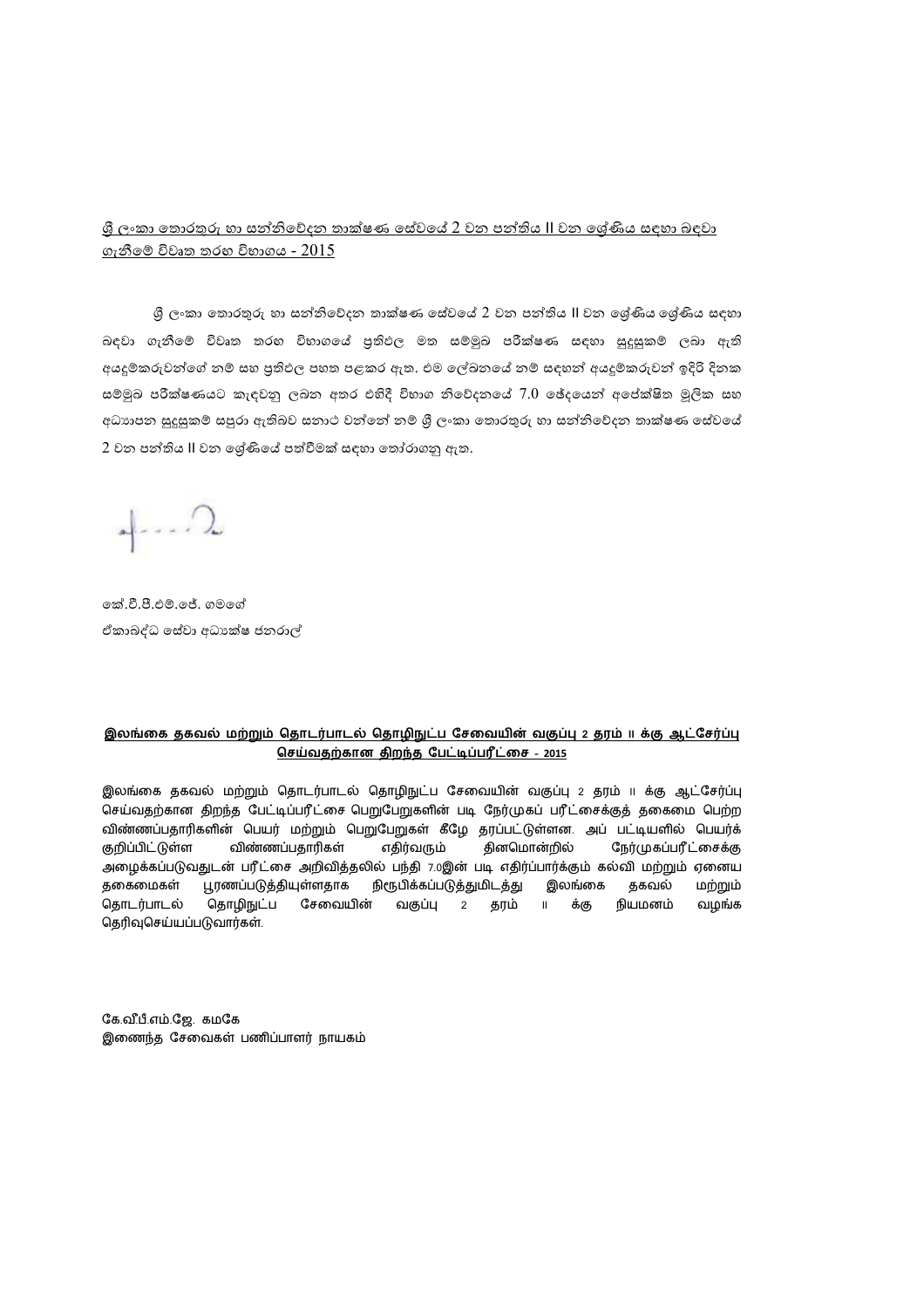| S/N | <b>Name</b>                | ID No.     | <b>ICT</b> | <b>Aptitud</b> | <b>General</b><br>Intelli. | <b>Total</b> |
|-----|----------------------------|------------|------------|----------------|----------------------------|--------------|
|     |                            |            | 01         | e<br>02        | 03                         |              |
| 01  | Aniththithan, K.           | 873390239V | 65         | 74             | 66                         | 205          |
| 02  | Kalugampitiya, K.A.D.S.M.  | 880541862V | 57         | 72             | 74                         | 203          |
| 03  | Fernando, W.W.E.N.         | 895593630V | 48         | 68             | 80                         | 196          |
| 04  | Kopinath, T.               | 823270526V | 59         | 62             | 74                         | 195          |
| 05  | Raam, K.                   | 901122652V | 43         | 76             | 76                         | 195          |
| 06  | Mahaarachchi, T.D.         | 895830038V | 57         | 64             | 74                         | 195          |
| 07  | Kumarasinghe, M.G.N.T.B.   | 853203688V | 53         | 72             | 70                         | 195          |
| 08  | Dharmasena, H.G.T.S.       | 885181953V | 45         | 84             | 64                         | 193          |
| 09  | Perera, H.P.G.             | 866690049V | 51         | 66             | 76                         | 193          |
| 10  | Thushari, H.G.V.           | 867181024V | 63         | 58             | 70                         | 191          |
| 11  | Piyaratna, M.M.M.          | 920311016V | 46         | 72             | 72                         | 190          |
| 12  | Weerasooriya, W.N.         | 876563533V | 42         | 78             | 68                         | 188          |
| 13  | Premarathna, L.K.N.U.      | 885701353V | 42         | 76             | 70                         | 188          |
| 14  | Senthan, R.                | 872520830V | 58         | 58             | 72                         | 188          |
| 15  | Jathubalatharan, P.        | 875011120V | 60         | 66             | 62                         | 188          |
| 16  | Sandagiri, S.P.D.N.        | 846940642V | 49         | 72             | 66                         | 187          |
| 17  | Jeewasiri, N.B.N.P.        | 856503135V | 46         | 66             | 74                         | 186          |
| 18  | Abeynayake, A.A.           | 875642081V | 42         | 68             | 76                         | 186          |
| 19  | Gunarathna, W.M.D.S.       | 855410664V | 47         | 68             | 70                         | 185          |
| 20  | Kalpage, K.G.B.S.          | 890143016V | 53         | 62             | 70                         | 185          |
| 21  | Inaamul Hassan, K.M.       | 883583930V | 59         | 62             | 64                         | 185          |
| 22  | Kanakarathna, K.M.D.T.K.   | 886682433V | 51         | 64             | 70                         | 185          |
| 23  | Manthrirathna, M.A.S.T.    | 856700275V | 44         | 68             | 72                         | 184          |
| 24  | Luckshika, N.              | 867650610V | 52         | 58             | 74                         | 184          |
| 25  | Menaka, K.                 | 858403316V | 40         | 68             | 76                         | 184          |
| 26  | Meera, V.                  | 878191412V | 54         | 70             | 60                         | 184          |
| 27  | Rajamanthree, K.R.A.P.     | 908641418V | 49         | 66             | 68                         | 183          |
| 28  | Kasthurisinghe, K.H.M.S.P. | 871840628V | 53         | 68             | 62                         | 183          |
| 29  | Sandamali, A.A.H.          | 878163036V | 47         | 66             | 70                         | 183          |
| 30  | Dias, N.A.K.S.             | 845441430V | 45         | 62             | 76                         | 183          |
| 31  | Dissanayake, D.V.H.        | 876221411V | 40         | 70             | 72                         | 182          |
| 32  | Karunarathne, M.M.         | 860551802V | 55         | 70             | 56                         | 181          |
| 33  | Pushpasiri, G.T.T.K.       | 872982582V | 51         | 66             | 64                         | 181          |
| 34  | Edirappuli, D.S.           | 840092780V | 49         | 72             | 60                         | 181          |
| 35  | Piyasiri, W.W.M.D.C.B.     | 812173707V | 52         | 64             | 64                         | 180          |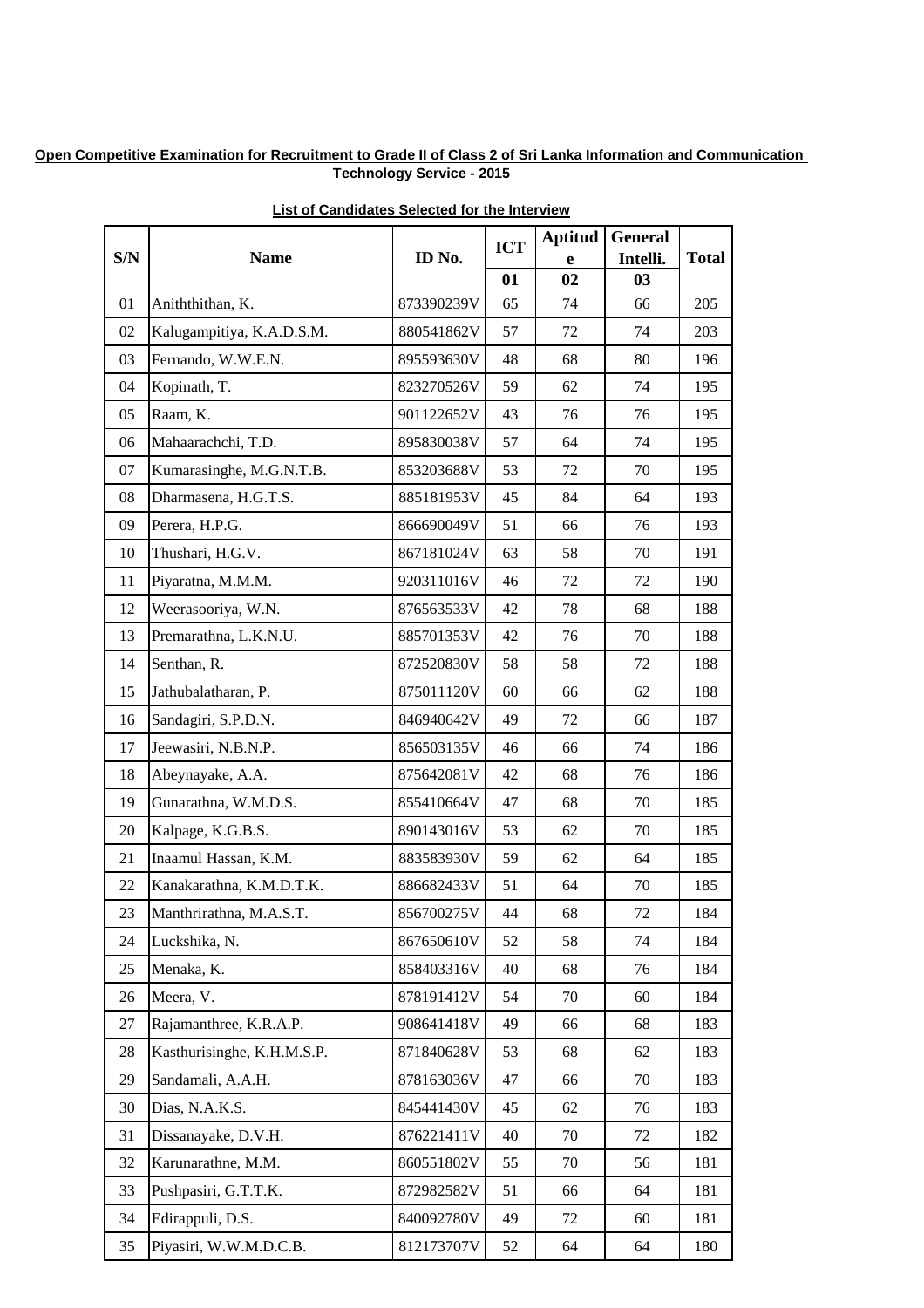| S/N | <b>Name</b>              | ID No.     | <b>ICT</b> | <b>Aptitud</b> | <b>General</b><br>Intelli. | <b>Total</b> |
|-----|--------------------------|------------|------------|----------------|----------------------------|--------------|
|     |                          |            | 01         | e<br>02        | 03                         |              |
| 36  | Karunarathna, S.A.       | 890830226V | 50         | 80             | 50                         | 180          |
| 37  | Rodrigo, U.C.M.          | 887613788V | 44         | 64             | 72                         | 180          |
| 38  | Welikala, B.C.           | 877200736V | 62         | 58             | 60                         | 180          |
| 39  | Chanaka, P.H.            | 873112379V | 41         | 68             | 70                         | 179          |
| 40  | Shouthiri, P.            | 885252141V | 45         | 68             | 66                         | 179          |
| 41  | Dehipe, D.F.             | 885610110V | 57         | 62             | 60                         | 179          |
| 42  | Weerasekara, D.K.K.      | 842563330V | 56         | 58             | 64                         | 178          |
| 43  | Cooray, N.C.N.           | 870991339V | 58         | 56             | 64                         | 178          |
| 44  | Kurundukumbura, H.T.A.   | 875162861V | 42         | 68             | 68                         | 178          |
| 45  | Dissanayake, K.M.S.U.M.  | 867573143V | 52         | 56             | 70                         | 178          |
| 46  | Fayas, M.I.M.            | 910281577V | 42         | 68             | 68                         | 178          |
| 47  | Amarasinghe, S.          | 882982548V | 45         | 64             | 68                         | 177          |
| 48  | Gamage, K.G.S.D.         | 890690947V | 41         | 70             | 66                         | 177          |
| 49  | Jayaweera, J.G.B.C.S.    | 895530930V | 43         | 72             | 62                         | 177          |
| 50  | Fawas, C.M.              | 851012095V | 55         | 68             | 54                         | 177          |
| 51  | Bamunugedara, H.M.P.C.H. |            | 42         | 68             | 66                         | 176          |
| 52  | De Alwis, A.S.M.         | 877000745V | 48         | 68             | 60                         | 176          |
| 53  | Jerry Stalin, S.         | 833046012V | 51         | 60             | 64                         | 175          |
| 54  | Weerasekara, K.J.A.D.    | 850480230V | 42         | 70             | 62                         | 174          |
| 55  | Selvarangini, A.         | 815113640V | 46         | 54             | 74                         | 174          |
| 56  | Jathubalatharan, T.      | 860353210V | 54         | 64             | 56                         | 174          |
| 57  | Satheepa, S.             | 875480863V | 46         | 68             | 60                         | 174          |
| 58  | Gunarathna, M.M.L.L.L.   | 882504069V | 53         | 66             | 54                         | 173          |
| 59  | Weerarathne, D.E.        | 891331975V | 49         | 58             | 66                         | 173          |
| 60  | Mafaz, M.M.M.            | 892883912V | 45         | 64             | 64                         | 173          |
| 61  | Tennakoon, T.M.P.S.      | 847040319V | 49         | 70             | 54                         | 173          |
| 62  | Ketharan, G.             | 902342087V | 41         | 64             | 68                         | 173          |
| 63  | Balananthini, T.         |            | 55         | 58             | 60                         | 173          |
| 64  | Samarasinghe, T.D.       | 917621357V | 61         | 50             | 62                         | 173          |
| 65  | Samaraweera, W.J.        | 886950713V | 47         | 62             | 64                         | 173          |
| 66  | Ganegoda, C.E.D.         | 887640300V | 49         | 62             | 62                         | 173          |
| 67  | Kawmadi, T.W.P.          | 898023362V | 40         | 66             | 66                         | 172          |
| 68  | Gajanayake, G.M.S.T.     | 880690418V | 40         | 68             | 64                         | 172          |
| 69  | Varun Prashanth, V.      | 862561023V | 40         | 68             | 64                         | 172          |
| 70  | Chandrabama, T.          | 845120030V | 54         | 60             | 58                         | 172          |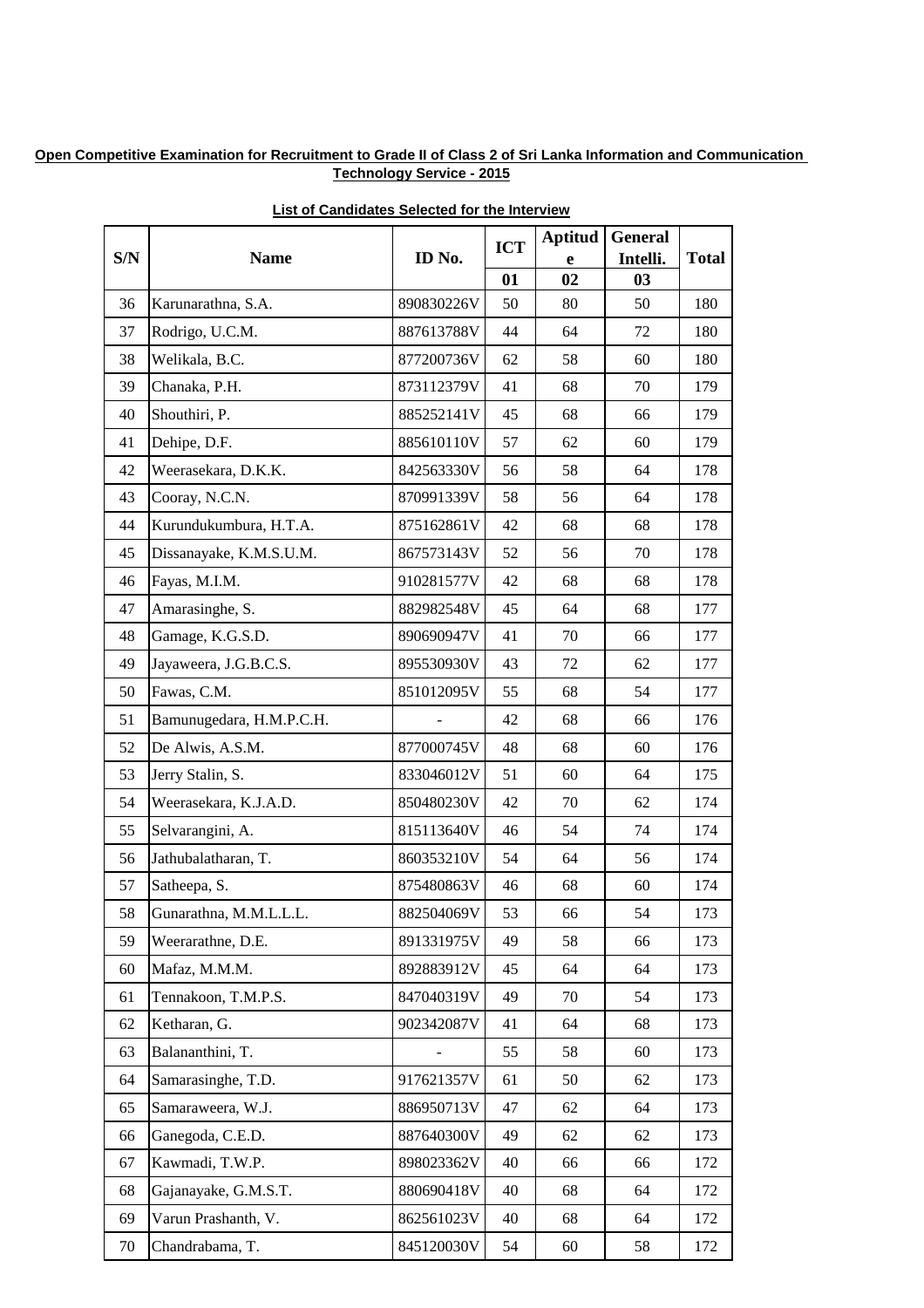| S/N | <b>Name</b>               | ID No.     | <b>ICT</b> | <b>Aptitud</b> | <b>General</b><br>Intelli. | <b>Total</b> |
|-----|---------------------------|------------|------------|----------------|----------------------------|--------------|
|     |                           |            | 01         | e<br>02        | 03                         |              |
| 71  | Gamachchi, G.G.I.C.G.     | 890980864V | 54         | 56             | 62                         | 172          |
| 72  | Athukorala, A.G.          | 888341552V | 46         | 64             | 62                         | 172          |
| 73  | Abeysinghe, A.A.D.D.A.    | 886330405V | 50         | 62             | 60                         | 172          |
| 74  | Yaparathna, Y.M.U.P.      | 847523107V | 41         | 52             | 78                         | 171          |
| 75  | Rajapakse, P.C.           | 876041596V | 41         | 68             | 62                         | 171          |
| 76  | Pinnawala, H.A.K.B.       | 891690355V | 57         | 56             | 58                         | 171          |
| 77  | Jayasekara, A.M.P.D.      | 865312016V | 55         | 62             | 54                         | 171          |
| 78  | Suzandeen, M.K.           | 851291237V | 53         | 66             | 52                         | 171          |
| 79  | Jayanetti, W.I.           | 887551650V | 61         | 44             | 66                         | 171          |
| 80  | Kashmira, P.G.T.H.        | 877430545V | 44         | 64             | 62                         | 170          |
| 81  | Jayasinghe, J.H.P.B.      | 842911427V | 54         | 58             | 58                         | 170          |
| 82  | Padmathilake, V.H.        | 877784525V | 44         | 62             | 64                         | 170          |
| 83  | Prasad, S.A.G.S.          | 881194023V | 56         | 58             | 56                         | 170          |
| 84  | Kishanthan, T.            | 810184469V | 40         | 56             | 74                         | 170          |
| 85  | Elucksanaa, K.            | 916351801V | 58         | 58             | 54                         | 170          |
| 86  | Junaideen, G.F.           | 877210359V | 46         | 58             | 66                         | 170          |
| 87  | Wickramasuriya, K.T.      | 841364147V | 42         | 62             | 66                         | 170          |
| 88  | Tharaka, K.P.G.           | 852693894V | 49         | 50             | 70                         | 169          |
| 89  | Ratnayake, M.A.A.H.       | 858031672V | 55         | 52             | 62                         | 169          |
| 90  | Ziyam, M.A.M.             | 883462796V | 45         | 58             | 66                         | 169          |
| 91  | Pathirana, V.P.W.H.M.     | 878392060V | 44         | 62             | 62                         | 168          |
| 92  | Bandara, H.W.M.G.U.       | 883523040V | 56         | 48             | 64                         | 168          |
| 93  | Kekulandara, K.M.P.G.S.H. | 875761110V | 40         | 58             | 70                         | 168          |
| 94  | Thushikka, V.             | 888520961V | 56         | 50             | 62                         | 168          |
| 95  | Jalath, I.P.K.            | 896652176V | 56         | 46             | 66                         | 168          |
| 96  | Nanayakkara, G.V.A.C.L.   | 860451379V | 63         | 48             | 56                         | 167          |
| 97  | Keerthirathna, S.N.P.     | 865663617V | 41         | 62             | 64                         | 167          |
| 98  | Jeyanthan, T.             | 810142294V | 47         | 68             | 52                         | 167          |
| 99  | Kartheeswaran, T.         | 842574641V | 63         | 48             | 56                         | 167          |
| 100 | Kariyawasam, K.U.G.K.H.   | 850902798V | 44         | 58             | 64                         | 166          |
| 101 | Sujan, S.                 | 902022090V | 46         | 66             | 54                         | 166          |
| 102 | Tharsan, K.               |            | 52         | 52             | 62                         | 166          |
| 103 | Dinesh Shanth, Y.         | 882762491V | 40         | 72             | 54                         | 166          |
| 104 | Mathusoothan, Y.          | 851103023V | 54         | 62             | 50                         | 166          |
| 105 | Subashini, L.M.A.         | 887723567V | 46         | 50             | 70                         | 166          |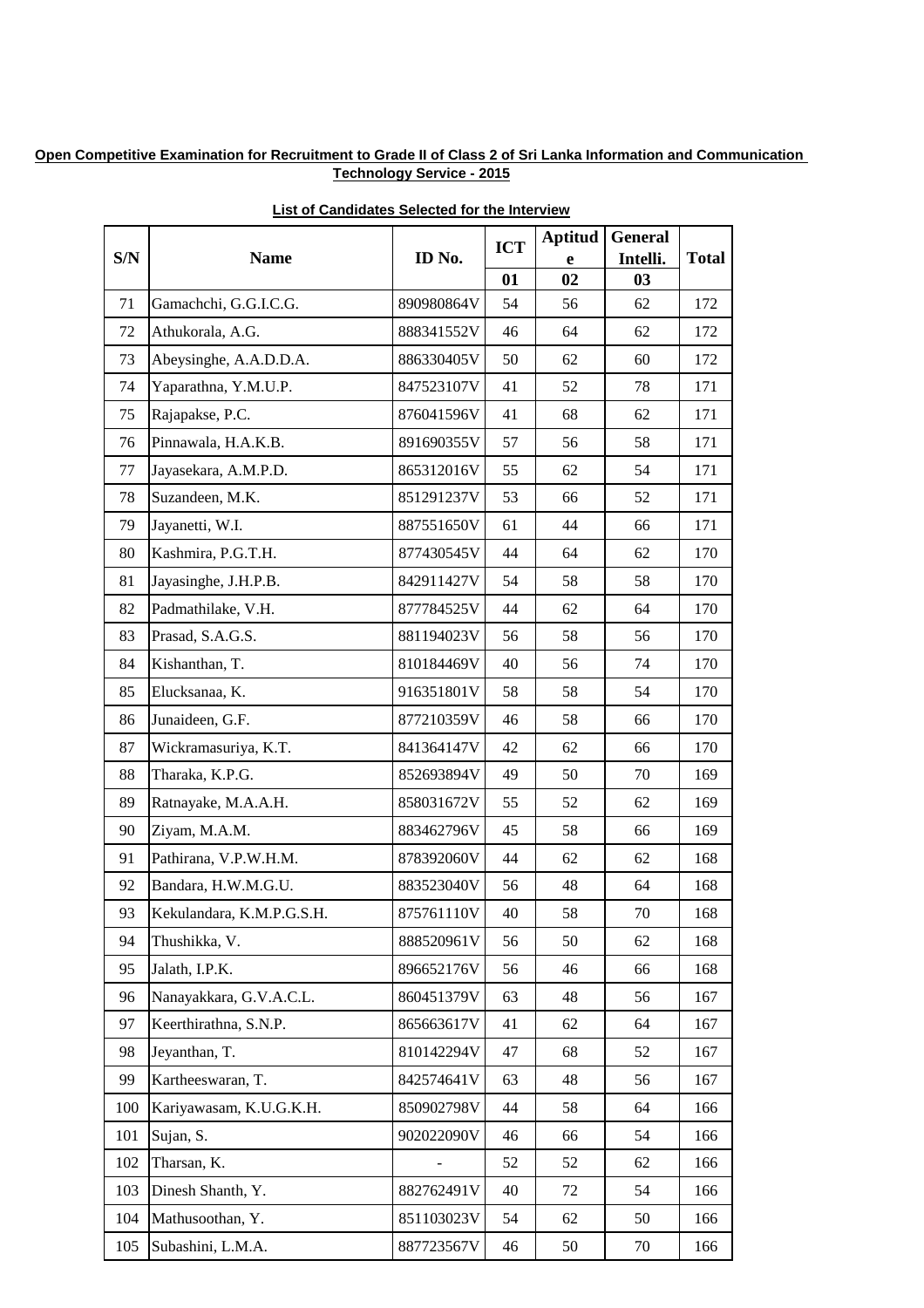|     | <b>Name</b>             | ID No.     | <b>ICT</b> | <b>Aptitud</b> | <b>General</b> |              |
|-----|-------------------------|------------|------------|----------------|----------------|--------------|
| S/N |                         |            | 01         | e<br>02        | Intelli.<br>03 | <b>Total</b> |
| 106 | Jean Brenda, S.         | 888401628V | 58         | 54             | 54             | 166          |
| 107 | Hemachandra, K.A.R.S.   | 876602768V | 42         | 64             | 60             | 166          |
| 108 | Samaraweera, M.A.D.R.   | 891403887V | 51         | 58             | 56             | 165          |
| 109 | Priyashanthi, R.I.      | 885032800V | 49         | 50             | 66             | 165          |
| 110 | Senthooran, K.          | 883540360V | 43         | 66             | 56             | 165          |
| 111 | Maduranga, M.E.A.       | 880660470V | 45         | 56             | 64             | 165          |
| 112 | Srimal, M.T.            | 871210586V | 57         | 44             | 64             | 165          |
| 113 | Nawarathne, G.I.N.      | 810464062V | 48         | 60             | 56             | 164          |
| 114 | Samarakoon, S.M.P.T.B.  | 850820708V | 44         | 64             | 56             | 164          |
| 115 | Senarathna, D.B.B.      | 865381220V | 40         | 60             | 64             | 164          |
| 116 | Botheju, W.V.U.K.       | 832722073V | 54         | 48             | 62             | 164          |
| 117 | Hewavitharana, N.       | 826834854V | 40         | 56             | 68             | 164          |
| 118 | Hariyaram, J.J.         | 851132120V | 40         | 60             | 64             | 164          |
| 119 | Yapa, K.D.S.            | 868160225V | 44         | 58             | 62             | 164          |
| 120 | Warnasooriya, S.L.M.    | 906811006V | 50         | 50             | 64             | 164          |
| 121 | Kansajitha, G.P.        | 896651102V | 44         | 58             | 62             | 164          |
| 122 | Nimalasooriya, K.A.     | 853083860V | 41         | 62             | 60             | 163          |
| 123 | Karunarathna, A.C.      | 861233367V | 43         | 66             | 54             | 163          |
| 124 | Karunananda, L.P.C.D.   | 877690113V | 51         | 62             | 50             | 163          |
| 125 | Premalal, R.A.S.S.      | 871371636V | 41         | 62             | 60             | 163          |
| 126 | Gunarathna, G.P.L.K.    | 875820028V | 47         | 64             | 52             | 163          |
| 127 | Lakmal, P.H.H.          | 872182420V | 49         | 52             | 62             | 163          |
| 128 | Mohamed Ihjas, M.A.C.   | 841391489V | 47         | 54             | 62             | 163          |
| 129 | Piumal, K.K.M.          | 890221335V | 40         | 58             | 64             | 162          |
| 130 | Kariyawasam, K.M.G.S.   | 871130078V | 42         | 70             | 50             | 162          |
| 131 | Sandasarani, N.A.C.     | 898392023V | 54         | 48             | 60             | 162          |
| 132 | Dinesh, K.L.S.          | 801040578V | 50         | 56             | 56             | 162          |
| 133 | Tharidu Dharshana, K.L. | 900821069V | 48         | 66             | 48             | 162          |
| 134 | Subasinghe, S.D.A.S.    | 858521033V | 40         | 56             | 66             | 162          |
| 135 | Narmatha, M.            | 886113285V | 40         | 50             | 72             | 162          |
| 136 | Nilani Sivasithamparam. | 907962008V | 46         | 50             | 66             | 162          |
| 137 | Jeyarajintha, B.        | 887861218V | 48         | 54             | 60             | 162          |
| 138 | Mohamed Nismy, M.I.     | 870151071V | 62         | 52             | 48             | 162          |
| 139 | Niranjali, A.W.M.U.     | 867670335V | 44         | 52             | 66             | 162          |